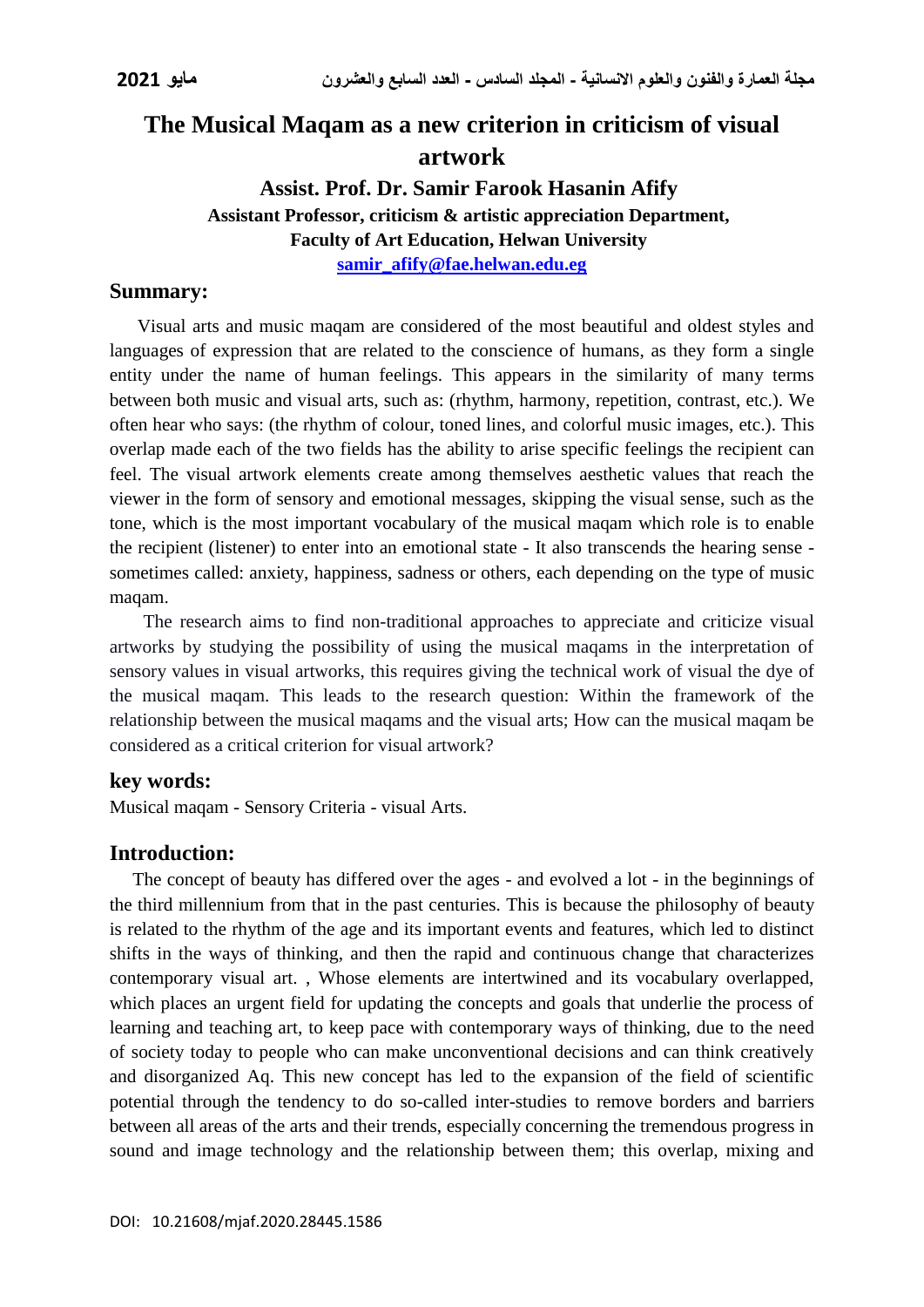synthesis is now one of the most important features and, rather, the most important standards of contemporary art.

 Both the art of music and visual art represents an important and major sector in human civilization, and therefore they are associated with it on its long journey through generations, and through the immense civilization development. Those arts are formed accordingly according to the features of each age and according to ideas and feelings. Therefore, the critic has been searching for new sources and approaches that provide him/her with the features of the age to make it compatible with the enormous scientific development in various sciences and aspects of contemporary life.

## **Research problem:**

### **It is determined in the following two questions:**

- In the sensory and aesthetic values framework; What is the relationship between both musical maqams and visual arts?
- How can the musical maqam be considered as a critical criterion for visual artwork?

## **Research importance:**

- Emphasizing the modern developments that help in forming a clear vision that helps the critic to read works of plastic art.
- The research contributes to scientific and cognitive enrichment regarding the development of critical thinking in the field of plastic arts.
- Emphasizing the importance and role of criticism and artistic taste in the social impact and on the professional side of the critic and his mission in developing the society aesthetically and morally.
- The research helps to explore new areas of knowledge.

## **Research goals:**

- Disclosure of the musical maqam within the visual artwork.
- Monitor sensory and aesthetic values that share the essence of both visual arts and art music.
- Take advantage of the musical maqam as a new standard in the criticism of visual artwork, in developing creative thinking for the learner and recipient of art.

## **Research hypotheses**

- Both visual artwork and the denominator of music between them are a common factor, represented by the essence of sensual and aesthetic values.
- The musical maqam is a critical criterion for visual artworks.
- The musical maqam as a critical criterion for visual artwork contributes to an active role in developing the creative thinking of art learner and recipient.

## **The search limits:**

- The current research is limited to studying several musical maqams, monitoring the sensory values inherent in their essence, and reformulating them in the form of critical criteria that can be used in the field of visual arts.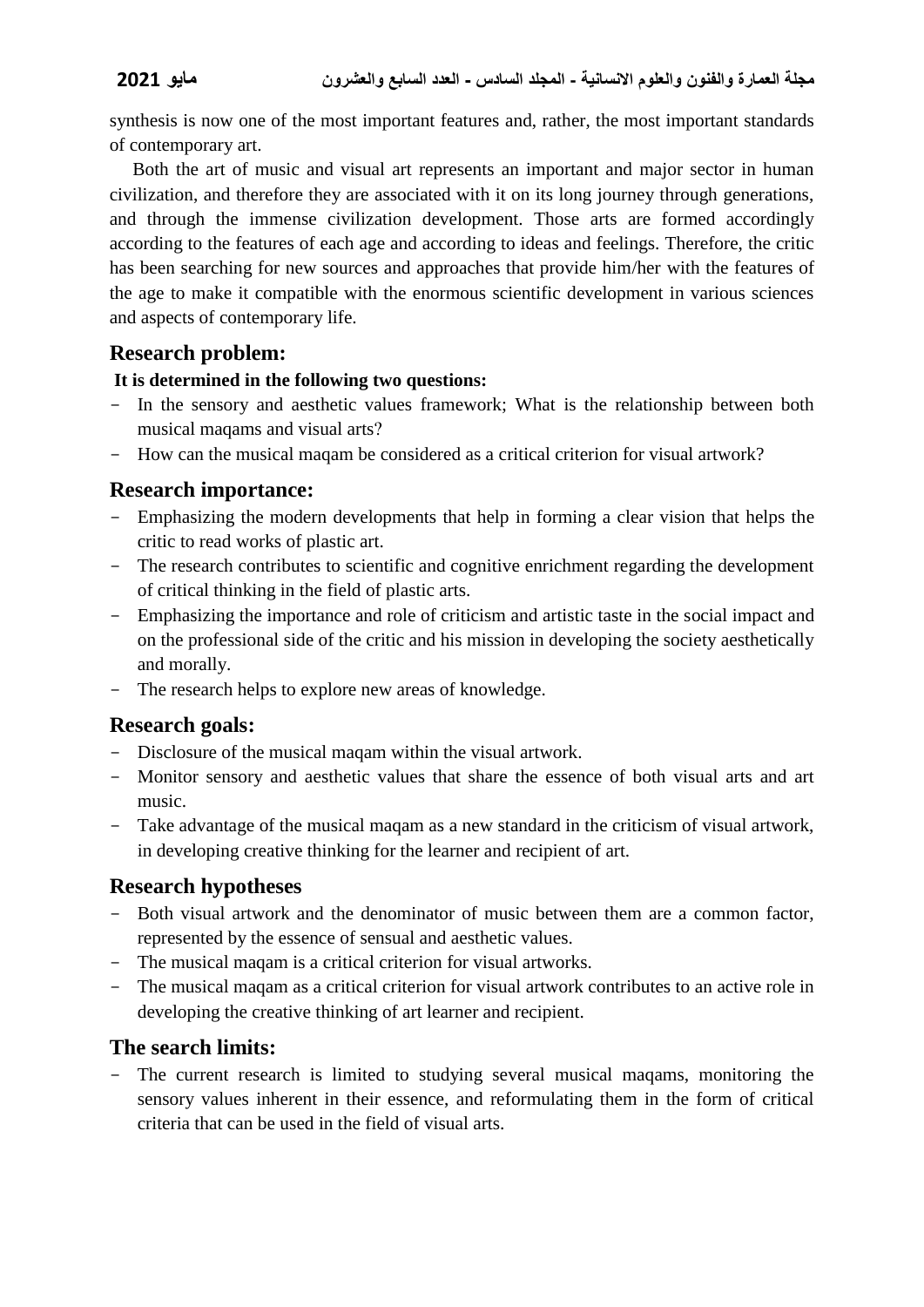The research is also limited to some visual artworks that contain in their essence the sensual and aesthetic values that are shared among themselves with the selected musical maqams to obtain the required information that allows achieving the goals of this study.

## **Research Methodology:**

The research used the descriptive and analytical method to suit this study and achieve its goals.

### **The art of music between mind and emotion:**

 Music as a human science based on reason and mathematical rules and is limited to: (the science of playing musical instruments, and the science of singing) within the framework of the so-called temporal musical weights, which make the melody consist of equal musical phrases in their times, even if they differ in their tunes. Among the most important philosophers and scholars in the Arab world, who laid the foundations and theories for Arabic music, are {Ibn Ishaq al-Kindi} [805 - 873], {Al-Farabi} [874 -950] and {Ibn Sina} [980 - 1037]. {Al-Kindi} they used mathematics and Greek Musical scale invented by "Pythagoras" to establish the first scale of Arabic music.

 The theory of light analysis into seven spectral colors by {Isaac Newton} [1642-1727] was the beginning of the interplay relationship between visual arts and science when the artist Claud Monet used it [1840-1926] and established (Impressionism) in [1874]. Newton also emphasized that there is a relationship in the field of music, in that the mathematical ratios between the seven colors of the spectrum are identical to the seven sounds that make up the musical maqam. {Al-Farabi} also suggested that (Sufism) as a spiritual philosophy has a great role in changing the scientific concept of music, to rise to another place that contains more feelings.

### **The musical maqam essence:**

 Each of the musical maqam has a specific emotional message, such as sadness, joy, longing, or other expressive and sensory environments in which the recipient lives, these sensory and expressive differences between one maqam and another arise from the difference in composition of melody of each maqam of music from the others.

#### **a. The Formality structure of the musical maqam:**

 The building of visual artworks depends mainly on a group of basic elements, such as: (lines, colors, textures, areas, ... and others). Melody of music also depends on the tone as the main element. The dimensions: (vocal distances) between musical degrees, Figure [4], are called the dimensions of the vocal maqam, and it is called (OCTAV), as in the form of [5].

#### **b. Oriental musical maqams ratings:**

 Every oriental musical maqam stems from the music of the people of the East, and the most important thing that distinguishes Eastern music from Western is the diversity and difference of dimensions (distances) between eastern music degrees compared to the dimensions (distances) of Western music, the basic oriental maqam on which this study depends, have been classified either by 6, 7 or 8 shrines, which are: (Al-Raast maqam - Al-Nahawand maqam - Al-Bayati maqam - Al-Sika maqam - Al-Sabah maqam - Al-Hogaz maqam - Al-Ajam maqam and Kurd maqam).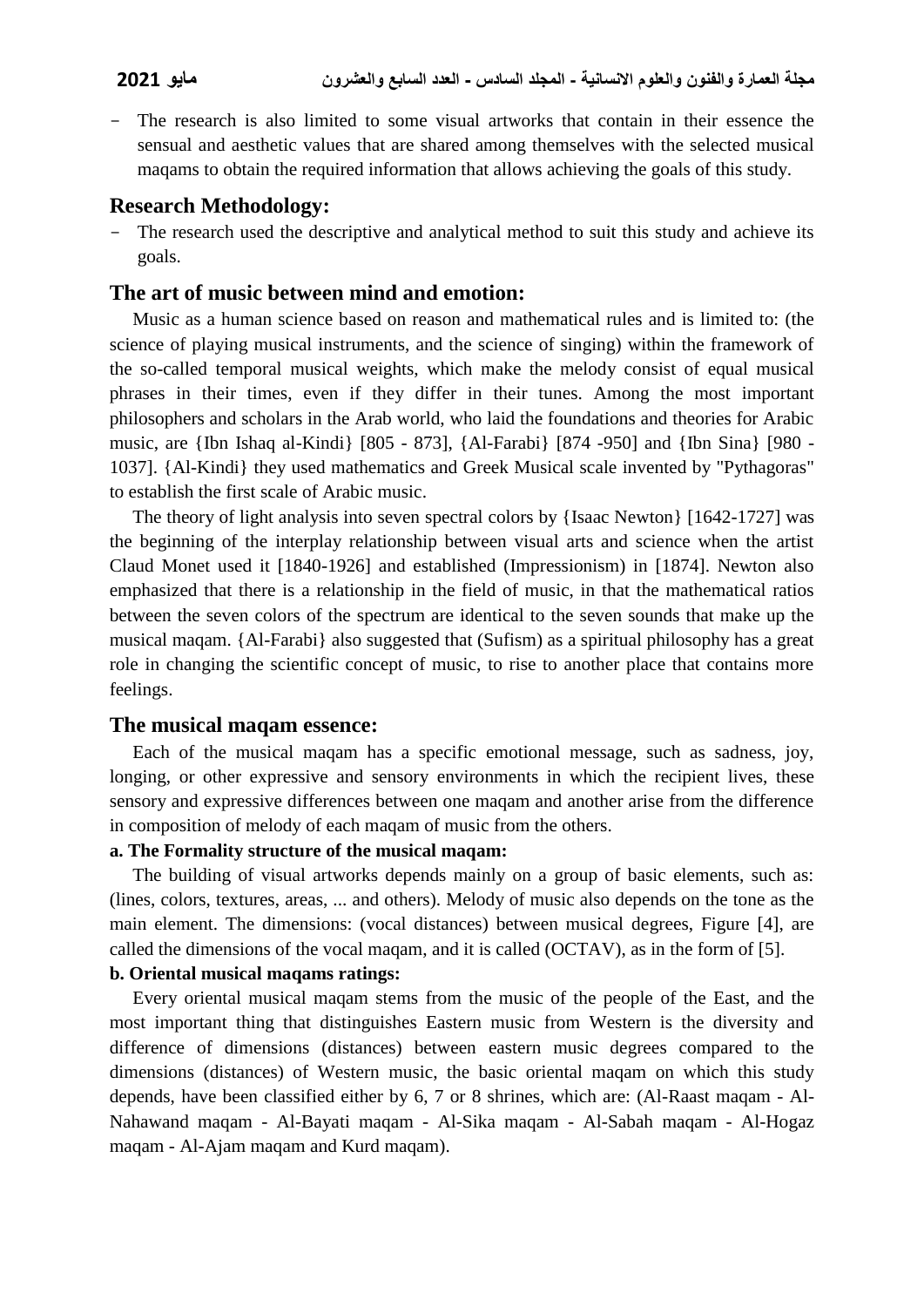#### **C. The sensory values of the musical maqam:**

 The musical maqam represents a sensory state, which the composer uses in order to serve as an emotional translation for a specific position. He chooses the appropriate musical maqam to emphasize the sensory message that the songwriter wants to send, or express an acting scene, such as soundtrack accompanying movies or drama. According to {Al-Kindi} theory; the designation of the musical maqam was "within the theory of music influence, starting from the linguistic meaning of the word, and therefore maqam is the position occupied by the soul, when you listen to a melody based on the musical sounds formed for this maqam" (Agha al Qalaa, p. 6, 2013).

#### **Aesthetic Values between Musical Maqam and Visual Art:**

 The realization of aesthetic values in artistic work is linked to the human being by the conscience that art makes in expressing a physical object, this is shared by both the composer and the visual artist, whenever one of them addresses the audience's taste, they address their conscience, to realize these values, we must consider the principles and criteria by which we learn about the common language between the music composer and the visual artist. There are two contrasting colors for musical maqams. The first: the (Minor) maqam or (Nahawand), which expresses the state of (sadness), and in visual art it is offset by black. And the other: the (Major) maqam or (Ajam) which expresses the state of (joy), and it is also represented in visual art by digital colors, which emits from them white (Luminous), as earthy colors.

#### **The Musical maqam as a critical criterion in visual arts work:**

 The art critic of plastic art is accustomed to using words such as: harmony, density, rhythm. And other common aesthetic values that dialogue the feeling of both the listener and the viewer of visual artworks. In light of this, the musical maqam as a critical criterion in visual arts, procedurally: It is that value or a set of sensory values that give a person a sense of aesthetic enjoyment that rises to the queen of reason, which differs in its sources and tools, and shares its essence and its end.

This is done through summoning the sense of sight to the rest of the other senses, which transfer the recipient to an atmosphere of music expressing human feelings also transcends the sense of hearing which is the essence of the musical maqam.

 In the artwork, we find (The High Dam) Figure [6], by the artist (Abdul Hady Al-Jazzar) [1925 - 1966], which depicts an important and historical event on the tones of the maqam of Rast, which is characterized by clarity in personality; this is evident in the artist's connection between form and meaning, representing nature as if it were a living being represented by depicting the body of the dam, as the body of a huge human being of high importance. The atmosphere of this work takes us into a state of optimism and good news.

 As for the artist (Hamed Owais) [1919 - 2011], he has an orientation, an artistic thought, and a human need to express the issues of the people from the working classes, through social and national issues. The artist (Owais) transfers us through the artistic work (napping), form [7], in the atmosphere of the maqam of al-Bayati music, which represents the popular place, and in which a person complains about himself and his conditions, and this is evident in the appropriateness of the general atmosphere of the technical work for a person's need to feel calm and stable; despite different environment and culture, it may be similar to and correspond to human feelings, and even fully consistent with the spirit of the maqam music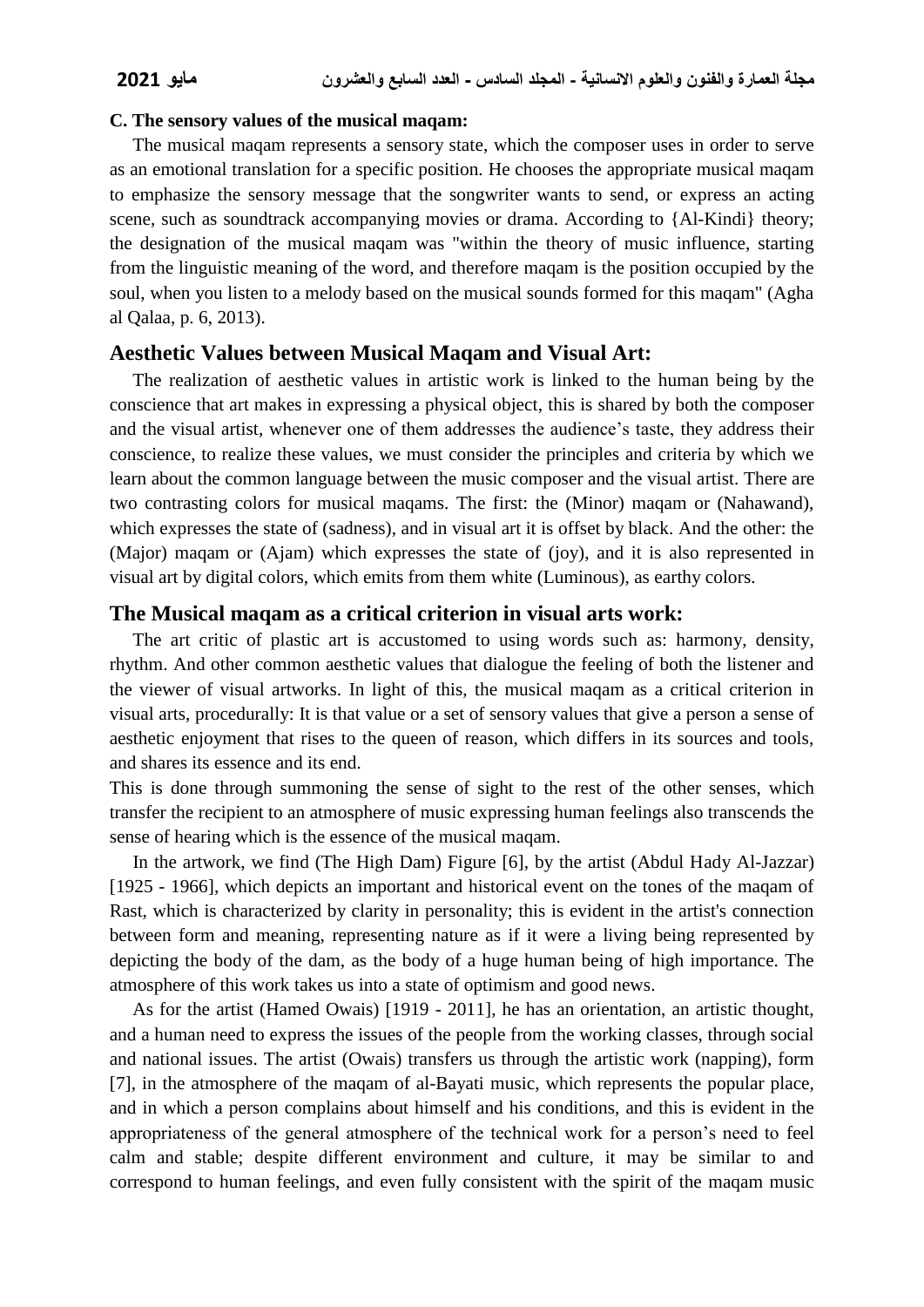(Al Bayati), which reaches the recipient clearly when watching an artwork entitled: (The Sleeping Peasants) Figure [8], by the artist {Pablo Picasso} [1881 - 1973] in terms of tranquility and calmness through the compatibility of the movement of lines, which add aesthetic values to the elements For visual arts.

 Likewise, artist (Hussein Bikar) [1913 - 2002], who was famous for drawing many artworks on the Egyptian countryside, celebrates "rural women." As it was said about him, he was "a painter on a musical note" (Abdel Wahab, p. 13, 2013), he used to draw and he sang by his brushes on the tones of the Maqam (Sika), a maqam that inspires happiness for the soul, and is characterized by slowness. In one of his artworks entitled: (rural melody) form [9], which is distinguished by avoiding the complex formal and expressive elements.

 In another artwork by the artist (Abdul Hady Al-Jazzar) entitled: (The Popular Coras) Form [10], and it is executed on the maqam of (Saba), which is described as the saddest maqams, and characterized by the passionate emotions that the recipient senses, by embodying them in the form of lines, shapes, symbols and mental images, through which the artist expressed this world that is steeped in myths, ignorance and disease, so he depicted a group of people lined up while wearing worn clothes in various forms, in a state of extreme poverty, as we find some are Naked among them, and in front of the empty containers, that calls for the recipient's passion.

 The idea of the maqam of (Nahawand) is embodied in the visual artwork by combining the apparent reality with the inner truth, using a technique organized to overcome the hardness of matter, as in the artwork: (The Builders) Figure [11], by artist (Engy Aflaton) [1925 - 1966], which is characterized by a sentimental sense that calls for the realization of the mind, it combines imaginative and rational, through sensory reality and geometric forms. The works of {Aflaton} areas if pulsing with the soul and breathing air, and nourishing the eye with colors, and vibrant spaces of love, so the eye moves on its surfaces, to meet the artist's soul. We also find that the French artist, "Fernand Leger" [1881 - 1955] shares with "Plato" the expression of enthusiasm and human feelings, despite the difference in the environment and culture, but we feel the agreement of the spirit of the maqam music (Al Nahawand) that personified ideas and organized them in the work of (the builders) Figure [12] in terms of interaction, expression of work, and merging between the organic and the engineering.

 The work of the artist {Hamed Nada} [1924-1990] is characterized by an expressive, emotional nature, as the maqam of (the Kord) music, which is characterized by romance and passionate emotions, in an artistic work entitled: (Fund of the World and the Pianula) Figure [13], the composition lacked an attribute which is the traditional equilibrium, and it appeared full of acute emotional tension, as the artist portrayed natural elements from nature that were mixed with his emotions and moods. Human feelings may unite and the soul mixing with emotion is similar, as in the work (Blue Circus) ([14]) by the artist (Marc Chagall) [1887 - 1985], and in it, the elements of artistic and sensual artwork merge with the artist's feelings and emotions, and then subject to the formal rules of emotion and volatile feelings in a state of tension in the relationship between light and shadow.

 As for the maqam (Al Hijaz), its tones may be felt by those watching the (praying in the mosque) painting, figure [15], by the artist {Mahmoud Saeed} [1897 - 1964], who depicts a number of worshipers in the kneeling down and their loose-fitting brown and gray clothes, and their bright white turban. Inside a design that contains Architectural contracts with arched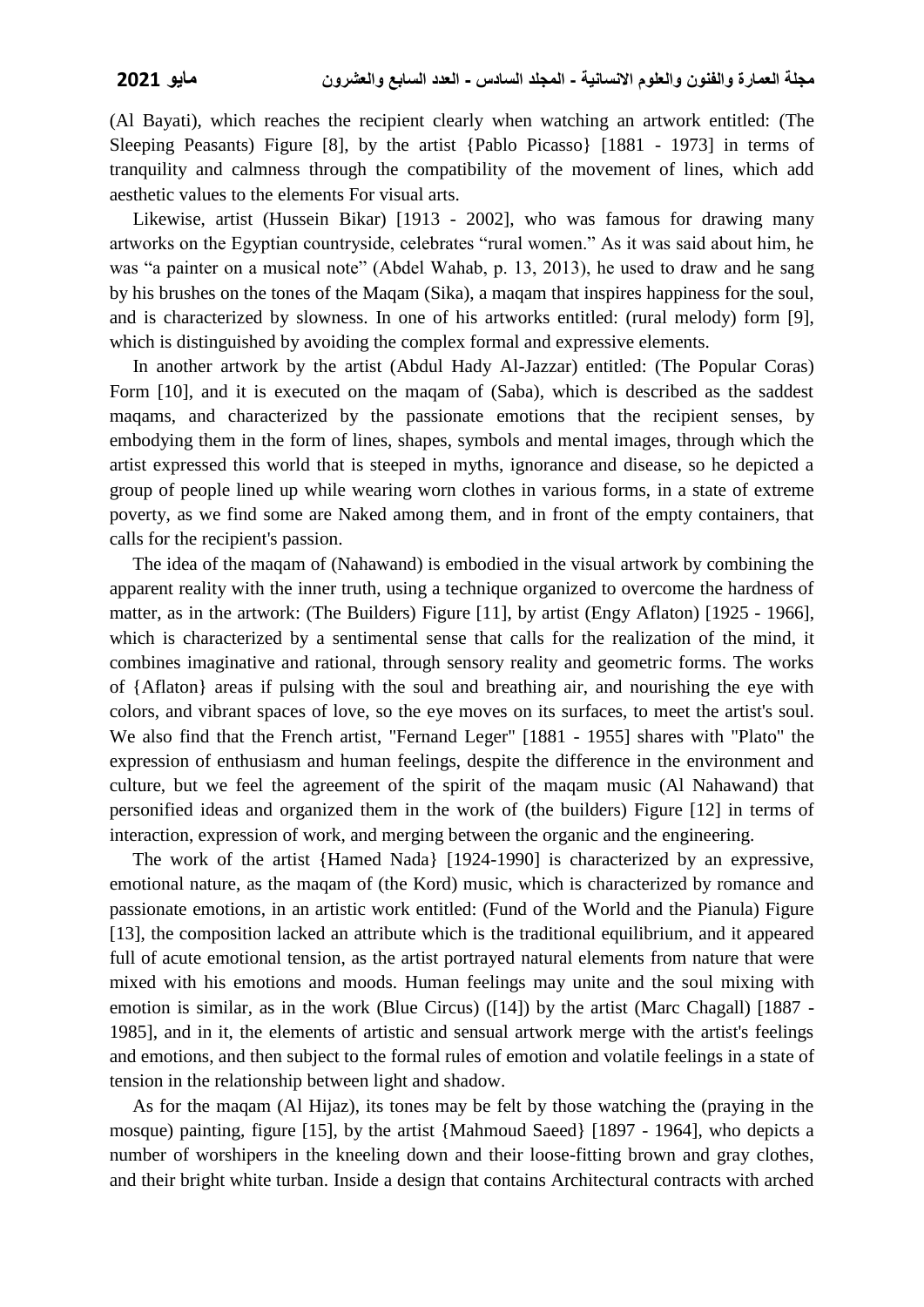turns that are like the bends of the bodies of worshipers, which attract the viewer's heart, and It provides an atmosphere of spirituality, mysticism and reverence.

 The artwork (the dance) ([15]) by (Henri Matisse) [1869-1954] is characterized by linear variations that give a sense of movement in a vacuum, in the form of musical waves. These metaphors, which mix with the formation of spirited lines, correspond to the maqam (Al-Ajam), which submerges the recipient with a state of activity and movement. "Mattis" states that while he was drawing this artwork, he was chanting the tones of the melody he had heard before, "so he accomplished a wonderful painting of dancing and composition to the rhythm.

## **Research results and recommendations**

## **First, the most important results:**

- Both the visual artwork and the musical maqam have a language and a common factor, which is represented in the essence of the sensual and aesthetic values, they form a single entity that falls under the name of human emotions.
- The Musical maqam is a critical criterion for visual artwork. It is considered one of the best languages of expression that deals with human emotions.
- The Musical Maqam is an innovative critical entrance that helps the critic and recipient enjoy and read the artwork with a deeper vision.
- Interstitial studies allow the discovery of unusual critical methods, and then become an alternative to direct traditional methods, to keep pace with intellectual and philosophical developments, to become a communication language of contemporary visual arts.
- Modern methods that result from interstitial studies including the use of the music maqam as a critical criterion in the visual arts - achieve the objectives of contemporary criticism.
- Many of the visual artworks contain the appearances of the musical maqams.
- A creative critic is a person who possesses the ability to perceive the hidden connections between things, also he can achieve distinction, uniqueness, challenge, adventurousness and liberalization of intellect from the traditional one.

## **Second, The most important recommendations:**

- Take advantage of the musical magams in designing and preparing a proposed educational program in the criticism and appreciation of visual arts for students of art.
- Developing methods of teaching artistic criticism & appreciation courses in light of the latest developments in all fields of education and art education.

## **References**

## **First, Arabic Books:**

1. Abdel-Hameed, Shaker: "al Tafdeel al Jamaly, Derasah fi Saiklojeyat al tazawoq al Fanni", selselat Alam el Maarefa, al Kuwait, 2001. "aesthetical preference- a study in psychology of artistic tasting" series of world of

knowledge.

2. Abdel-Hameed, Shaker: "al Funon el Basareya wa Abqareyat al Edrak", Dar el ean, al Qahera, Misr, 2007.

"visual arts and genius of realization" al Ean publishing house- Cairo-Egypt.

3. Agha Al Qalaa, Saad Allah: "al Moaalaga bel Museeqa end al Arab", majalat al Maarefa al Sureya, adad kanun althany, demashq, surya, 2013.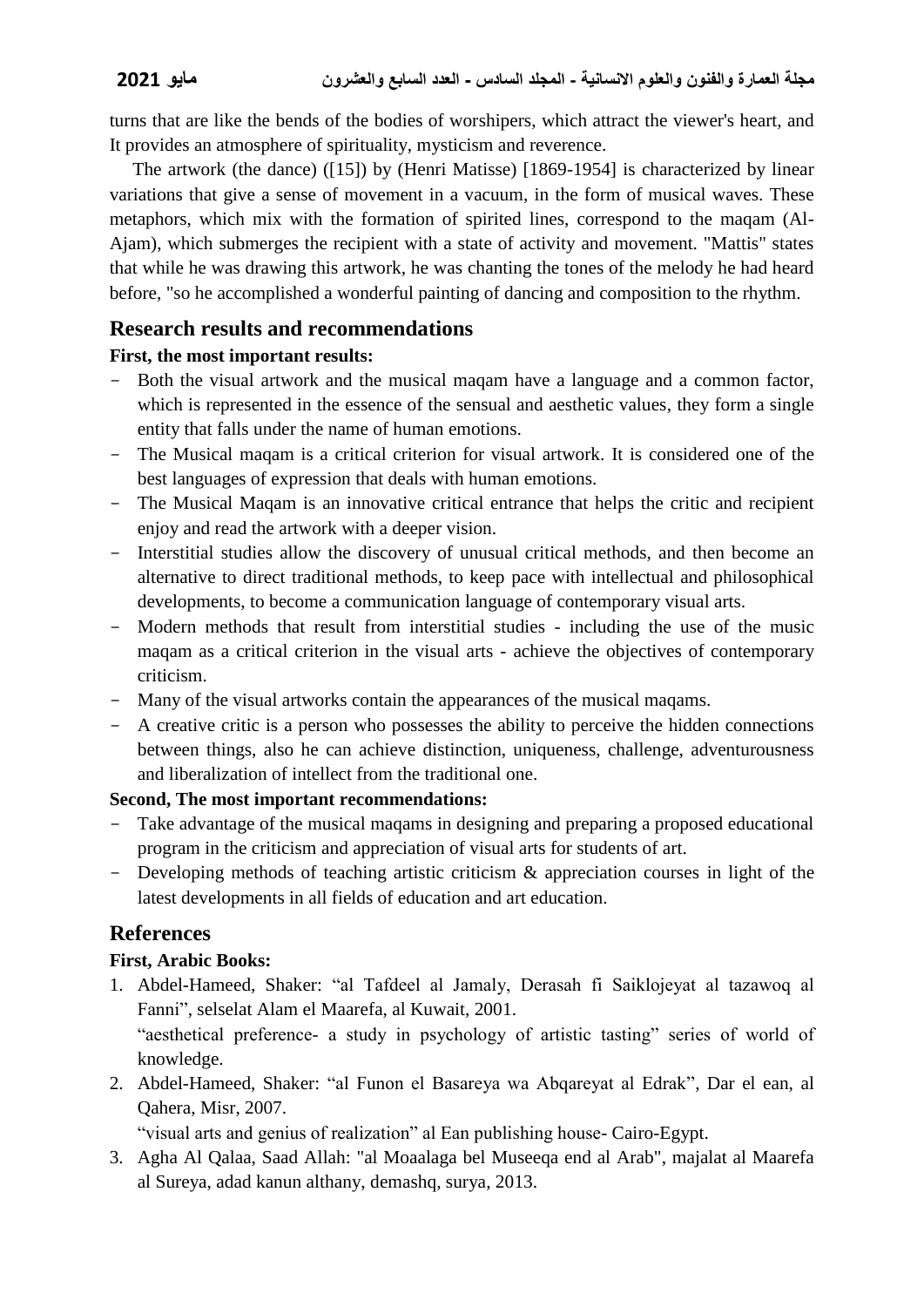"healing with music for the Arab" Syrian journal of knowledge- Damascus- Syria.

4. Al Razzaz, Mustafa: "Fnanoun Misriun", selselat Afaq el fan eltashkily, adad (17), alhayaa alamma lequsour althaqafa, wezarat althaqafa, misr, 2003.

"Egyptian artists" series of plastic art horizons- issue no17- ministry of Culture-Egypt.

5. Atteya, Mohsen: "Ittejahat fi al Fan al Hadeeth wa al Moaaser", Aalm el Kutob, Misr, 2011.

"Trends in modern and contemporary art" world of books- Egypt.

- 6. Atteya, Mohsen: "Ilteqaa el Funon el Basareya bel Museeqa", selselat Afaq el fan eltashkily, (36), alhayaa alamma lequsour althaqafa, wezarat althaqafa, misr, 2003. "visual arts meeting music" series of plastic art horizons- issue no17- ministry of Culture-Egypt.
- 7. Al Helw, Saleem: "al Museeqa al nazareya", Dar maktabet el Hayat, Bayroot, eltabaa elthanya, 1972.

"theoretical music" Beirut- 2<sup>nd</sup> edition.

- 8. Al Sharouni, Sobhi: "Mathaf fi Ketab", Dar el Shorouq, al Qahera, Misr, 1998. "a museum in a book" Al Shorouk publishing house- Cairo- Egypt.
- 9. Al Sisi, Yousef: "Daawa ela al Museeqa", selselat Alam el Maarefa, adad (46), al Kuwait, 1981.

"an invitation for music" series of world of knowledge.

10. Eweada, Kamel Mohamad: "Moqadema fi Elm el Jamal", Dar el Kotob el elmeya, Bayroot, Lubnan, 1996.

"an introduction in the science of aesthetic" Beirut- Lebanon.

- 11. Fawzy, Husain: "al Museeqa al Semfouneya", Dar el Maaref, al Qahera, 1987. "symphony music" Cairo.
- 12. Jasem, Fras Yassin: "Tasmeyat al Maqamat el Haleyah wa Delalateha fi al Museeqa al Arabeya wa igad bdael lhazhe el tasmeyat", al mejalla al ordeneya lelfunon, 2019. "names of current Maqams and their significances in Arabian music and find alternatives for those names" Jordan journal for arts.

## **Second, English Books:**

- 13. Downing, P. James: "Creative Teaching", Teacher Ideas Press, A Division of Libraries Unlimited, Inc. Englewood, Colorado, U.S.A., 1977.
- 14. Ferrier, Jean-Louis, Yann le: "Art of our century", Longman Higher Education Division (a Pearson Education company), New York, 1990.
- 15. Frisch, Walter: "German Modernism: Music and the arts", University of California Press, 2007.
- 16. Graves, Maitland: "The Art of Color and Design", Second Edition, McGraw-Hill, N.Y., U. S. A. 1951.
- 17. Grant, John and Tyner, Ron: "The encyclopedia of Fantasy and science friction art techniques", Titan Publishing Group, London, 1996.
- 18. Gombrich, [E. H. :](https://openlibrary.org/authors/OL54037A/E._H._Gombrich) "The story of art", Oxford University Press, New York, 1994, P. 452.
- 19. Gooding, Mel: "Abstract Art", Cambridge University Press, London, 2001.

## **Articles from Periodicals:**

20. Marks, Lawrence E.: "Synesthesia and the arts", Edited by W. Ray Crozier, Anthony J. Chapman, Cognitive Processes in the Perception of Art, Volume 19, 1984.